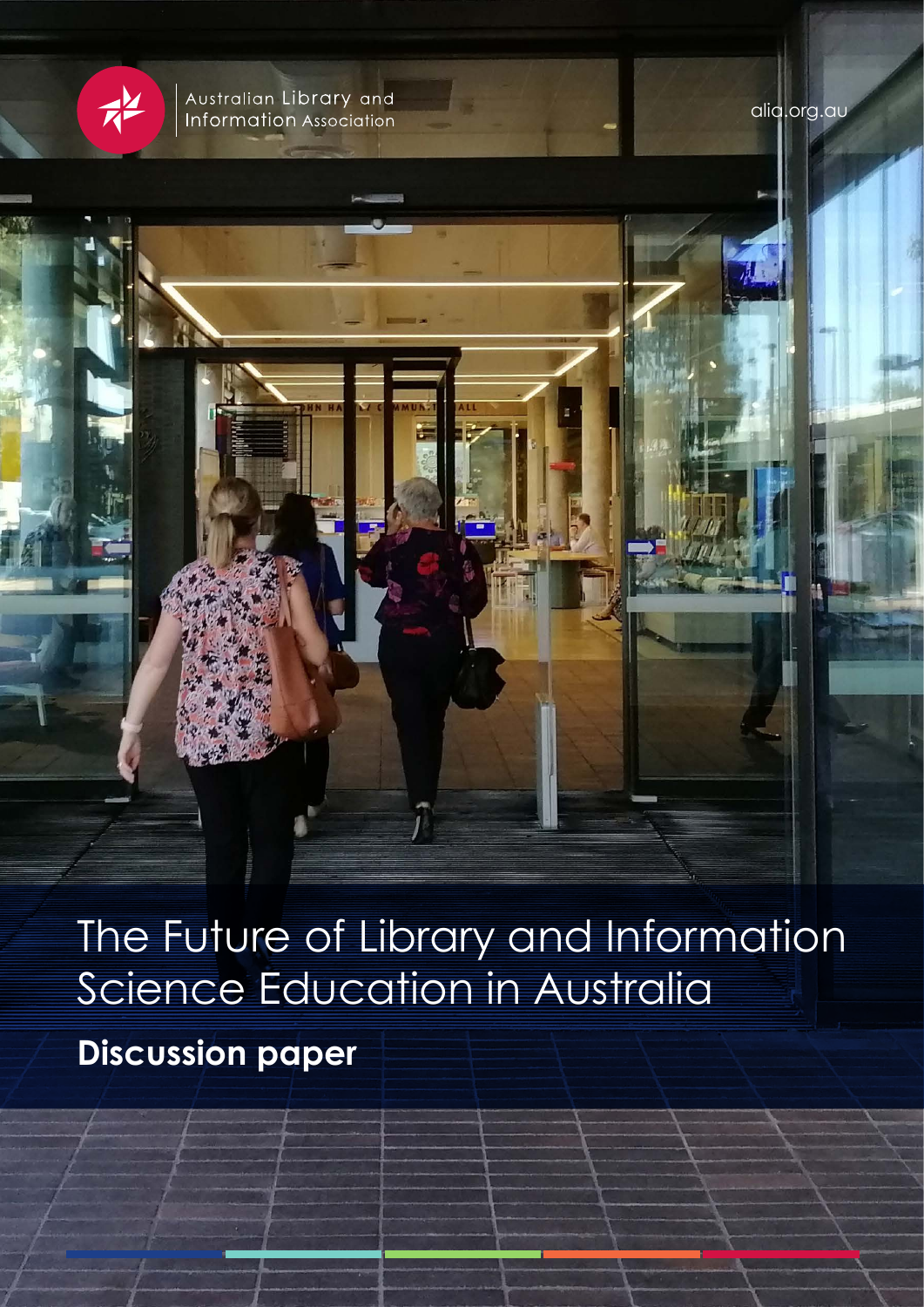# Foreword

When I became ALIA Board president, I chose the theme of Library and Information Science Education as my theme for my presidential year. In my work as Service Lead – Libraries and Lifelong Learning, City of Stirling, WA, I am responsible for the strategic and operational management of the Library Services Business Unit, providing the library/museum with vision and leadership in the development and implementation of customer focussed City-wide programs, services and activities (six libraries plus museum, 65FTE, \$9m budget). I see first-hand the value and impact of LIS education in our dedicated library workers and in the delivery of our programs and services.

I am a passionate advocate for libraries and lifelong learning and welcome this Discussion Paper as a means of developing further the dialogue around our future. I see this as a collaborative opportunity where everyone has a role to play in supporting LIS education into the future. Our conversations and decisions should support our educators, students, employers and researchers to create a sustainable future for the library profession.

I encourage you to read the Discussion Paper, follow the progress of this important body of work and contact [education@alia.org.au](mailto:education%40alia.org.au?subject=) with any comments or questions by 31 October 2020.

**Viv Barton** ALIA Board President 2020-2021 MBA, Post Grad Dip Advanced Info & Lib Studies, Grad Dip Bus, B of Applied Science (Library Studies), Dip Project Man, AALIA (CP), MLGP.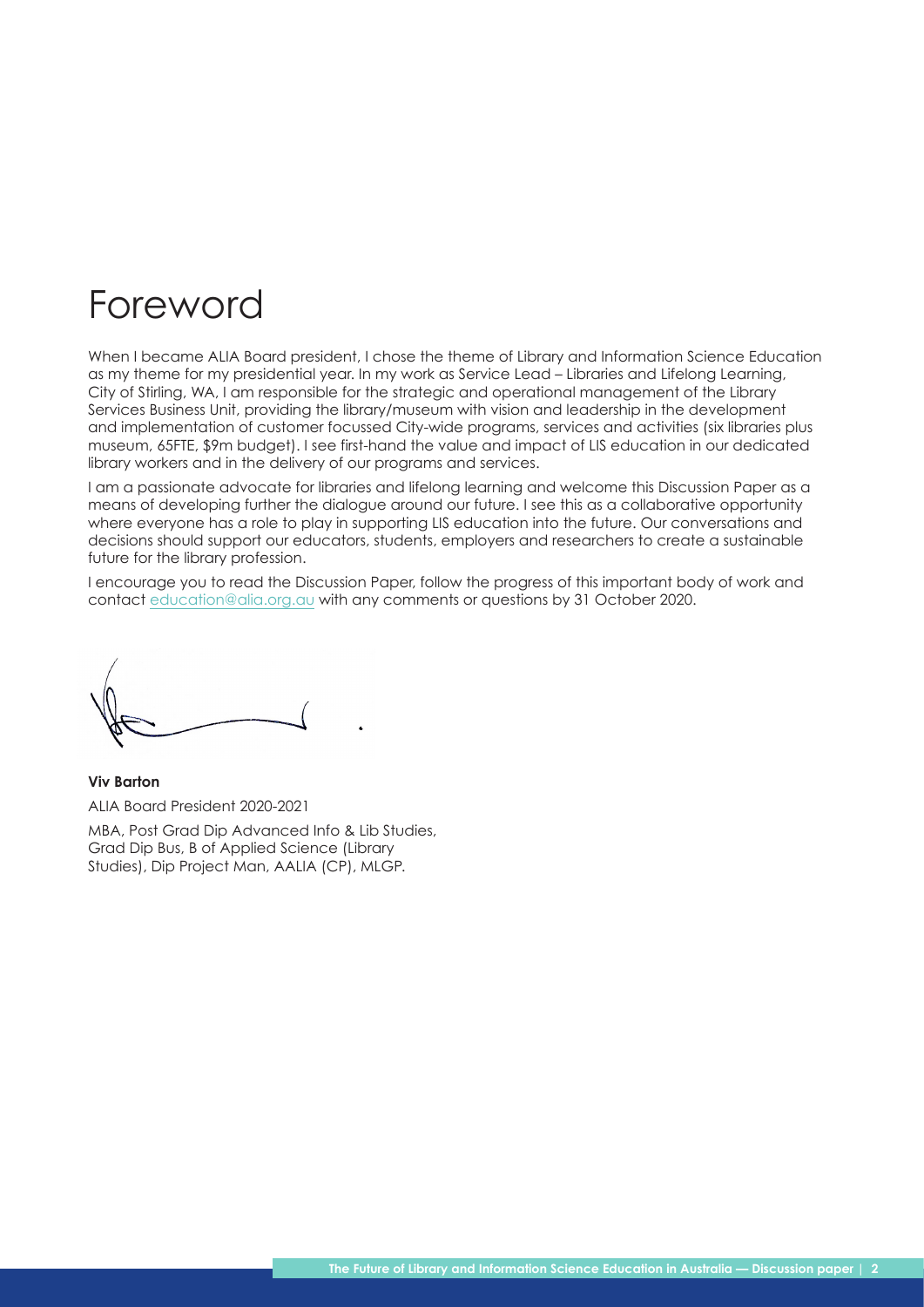# Contents

| The library and information professional of the future 10 |  |
|-----------------------------------------------------------|--|
|                                                           |  |
|                                                           |  |
|                                                           |  |
|                                                           |  |
|                                                           |  |
|                                                           |  |
|                                                           |  |
|                                                           |  |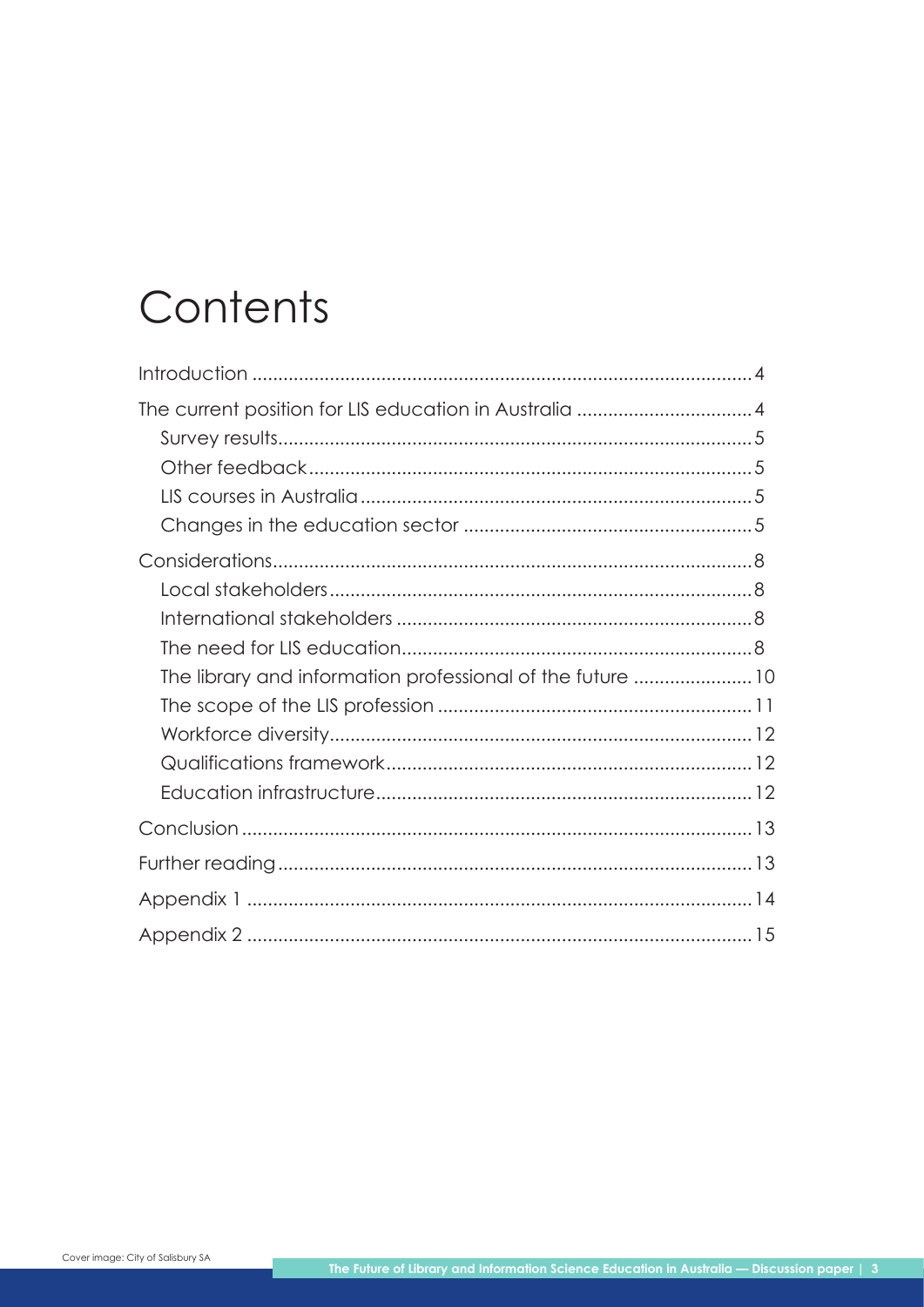<span id="page-3-0"></span>

# Introduction

In November 2019, the Australian Library and Information Association (ALIA) published *The Future of LIS Education Issues Paper*<sup>1</sup> to inform a sector-wide discussion about the current state of professional education: the needs going forward, and the challenges we face in trying to identify and deliver the best outcome.

Following the publication of the issues paper, ALIA carried out a survey of members from 12 November to 7 February 2020, which elicited 352 responses from students, professionals, educators and employers. We sought submissions and feedback from important stakeholder groups including National and State Libraries Australia, heads of capital city public libraries, Library Technician educators, and university library senior teams. The ALIA Learning Team hosted focus groups in Adelaide, Melbourne and Sydney, with a similarly broad range of participants, where various future scenarios were explored. Further consultation in regional Australia was halted by the outbreak of COVID-19.

This activity was to have led to an industry Education Summit alongside the ALIA National Conference, on 4 May at the International Convention Centre in Sydney. However, due to a widespread lockdown on meetings and travel, the approach was reconsidered.

This paper provides a summary of the themes which emerged during the consultation with the sector at the start of the year which has enabled work to start on three possible future scenarios. The scenarios will be presented to participants at the LIS Education Summit, which has been rescheduled to coincide with ALIA Information Online 2021, in February 2021, again at the Sydney International Convention Centre.

While this work has been delayed by the worldwide pandemic, it remains a vitally important focus for the Association, and is ALIA President Viv Barton's theme for her presidential year (May 2020-May 2021).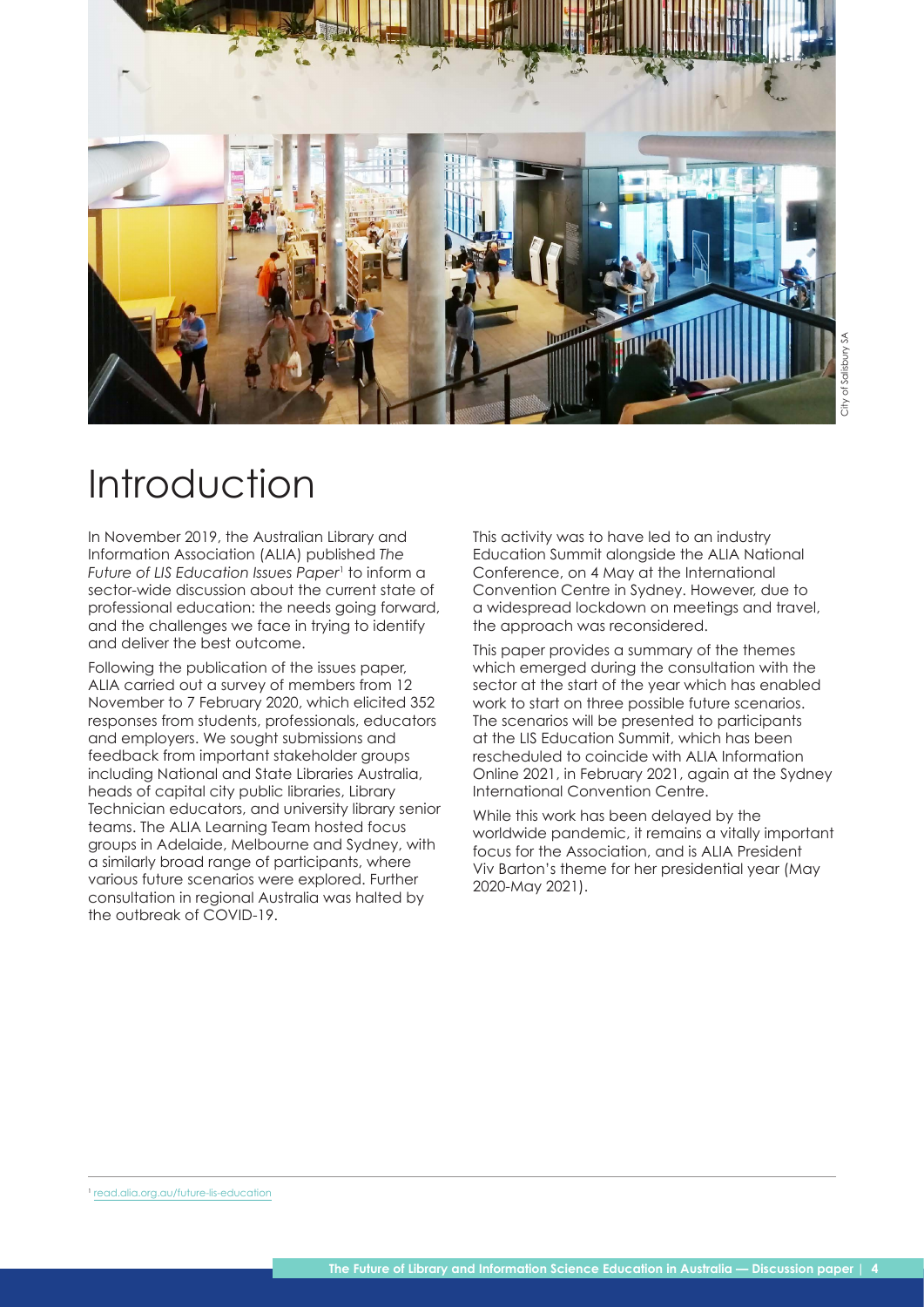# <span id="page-4-0"></span>The current position for LIS education in Australia

In the 2019 *Issues Paper,* ALIA set out the pathways to becoming a library and information professional, the student and educator perspectives around the sustainability of LIS education, the importance of employer engagement, and from this, a vision for the characteristics of a successful future.

### Survey results

Our survey, based on the 10-point vision, showed that respondents felt there was strong commitment from library leaders to a sustainable, evolving library profession (71% thought the sector performed well or very well against this goal), and that ongoing professional learning was an established feature (50%). Less than 20% felt we performed well in the area of maximising the return from LIS research and supporting LIS educators. Less than a quarter of respondents felt the sector did well in terms of the engagement between educators and employers (24%).

Other themes emerging from survey respondents' comments were the cost of courses as a barrier for greater workforce diversity; the need for more dialogue about compulsory professional development, especially for mid-career employees and senior managers; and the potential for courses to focus on emerging areas of librarianship, including IT-related, data science and digital preservation.

There was a strong indication that qualifications are of value, but there is a need for change in LIS education; that ALIA is the organisation to have carriage of the discussion, with the involvement and support of all parties; and that it has to be a visible and transparent process but that we have to be prepared for some difficult conversations.

See Appendix 1 for further survey results.

### Other feedback

These findings were echoed in the focus groups and submissions. We asked, 'what is right about LIS education?' Responses included the development of higher education and vocational courses to mirror the changes in the sector; the balance of theory and practice in these courses; the many options on offer for professional development (with a strong presence from ALIA); the sector's attraction for people who share the same values and ethos.

When asked, 'what doesn't work?' feedback included lack of work-ready graduates; the need for course content revisions to keep up with the rapid rate of change in libraries; educator and employer collaboration to meet these challenges; recruitment of people without LIS qualifications.

See Appendix 2 for further feedback.

## LIS courses in Australia

A major concern expressed in the *Issues Paper* was the instability of LIS courses in Australian universities and TAFEs.

Since the paper was released, two ALIA accredited LIS courses at the higher education level have closed: the undergraduate program offered by Curtin University (in conjunction with Open Universities Australia), and the LIS postgraduate program at University of Technology in Sydney. This means that one undergraduate program remains in Australia; Charles Sturt University, and five postgraduate programs: Charles Sturt University, RMIT, Monash University, University of South Australia, and Curtin University. There is one postgraduate program at Charles Sturt University teaching the Master of Education (Teacher Librarianship). There remain 14 ALIA accredited Diploma of Library and Information Services programs.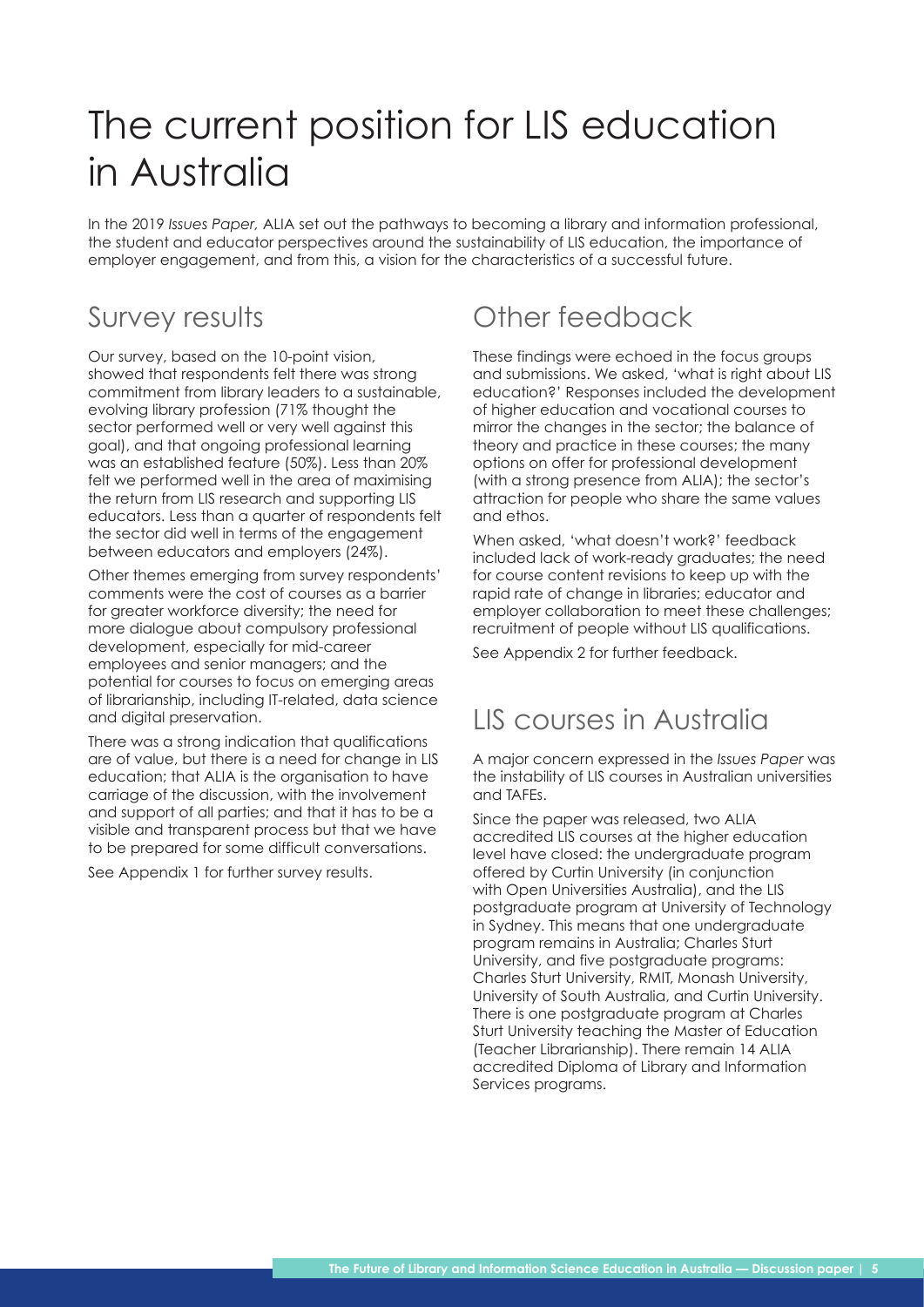## Changes in the education sector

### Higher education

Universities are under stress, which means our remaining LIS courses are vulnerable. The impact of COVID-19 on revenue from international students had already caused Universities Australia to talk about the pandemic having a more devastating effect than the global financial crisis2 . Further uncertainty was created on 19 June, when a proposed new course fee structure for Commonwealth Supported Places (CSPs) was announced by the Education Minister in the Australian Government's Job-ready Graduates Package<sup>3</sup>.

In the proposed new framework, LIS courses would fall into Cluster 1, with business and social sciences, requiring students to pay more than \$14,000 per annum for their course. By comparison, those studying teaching or IT would pay \$3,700 per annum. ALIA has written to the Education Minister setting out the case for librarianship to be aligned with the latter courses.

At the same time, ALIA has been working through the Australian Council of Professions, of which we are an active member, contributing to the review of the Australian Qualifications Framework<sup>4</sup>;

providing guidance for professional accreditation processes in the COVID-19 environment<sup>5</sup>, and engaging in the discussions around the role of micro-credentials.

### Vocational education

Vocational education has undergone significant structural change in every state over the last five years, with the amalgamation of TAFE NSW continuing. Teaching has moved online and local TAFEs are competing nationally.

For the library and information sector, the diploma is an important pathway into the bachelor program. It provides the opportunity for people to gain Library Technician professional status in its own right, or to continue with their studies and become both a Library Technician and a Librarian. All ALIA accredited TAFE courses are due for reaccreditation in the second half of 2020 and a new qualifications package, negotiated by ALIA on behalf of the sector, will be published in October, with an 18-month transition period.

A July 2020 Australian Education Union *State of*  our TAFEs survey<sup>6</sup>, the first such survey in ten years revealed major issues with workload, resourcing, staff support and increased compliance requirements. More than three quarters (76%) of respondents said that they had considered leaving the sector in the last three years.



<sup>2</sup> [www.abc.net.au/news/2020-05-20/coronavirus-impact-on-universities-research-worse-than-gfc/12264606](https://www.abc.net.au/news/2020-05-20/coronavirus-impact-on-universities-research-worse-than-gfc/12264606)

<sup>3</sup> [www.dese.gov.au/job-ready](https://www.dese.gov.au/job-ready)

<sup>4</sup> [www.education.gov.au/australian-qualifications-framework-review-0](https://www.education.gov.au/australian-qualifications-framework-review-0)

<sup>6</sup> [www.aeufederal.org.au/news-media/news/2020/aeu-survey-reveals-impact-morrison-government-budget-cuts-tafe](http://www.aeufederal.org.au/news-media/news/2020/aeu-survey-reveals-impact-morrison-government-budget-cuts-tafe)

<sup>5</sup> [www.teqsa.gov.au/sites/default/files/joint-statement-principles-higher-education-sector-covid-19-response.pdf?v=1588910909](https://www.teqsa.gov.au/sites/default/files/joint-statement-principles-higher-education-sector-covid-19-response.pdf?v=1588910909)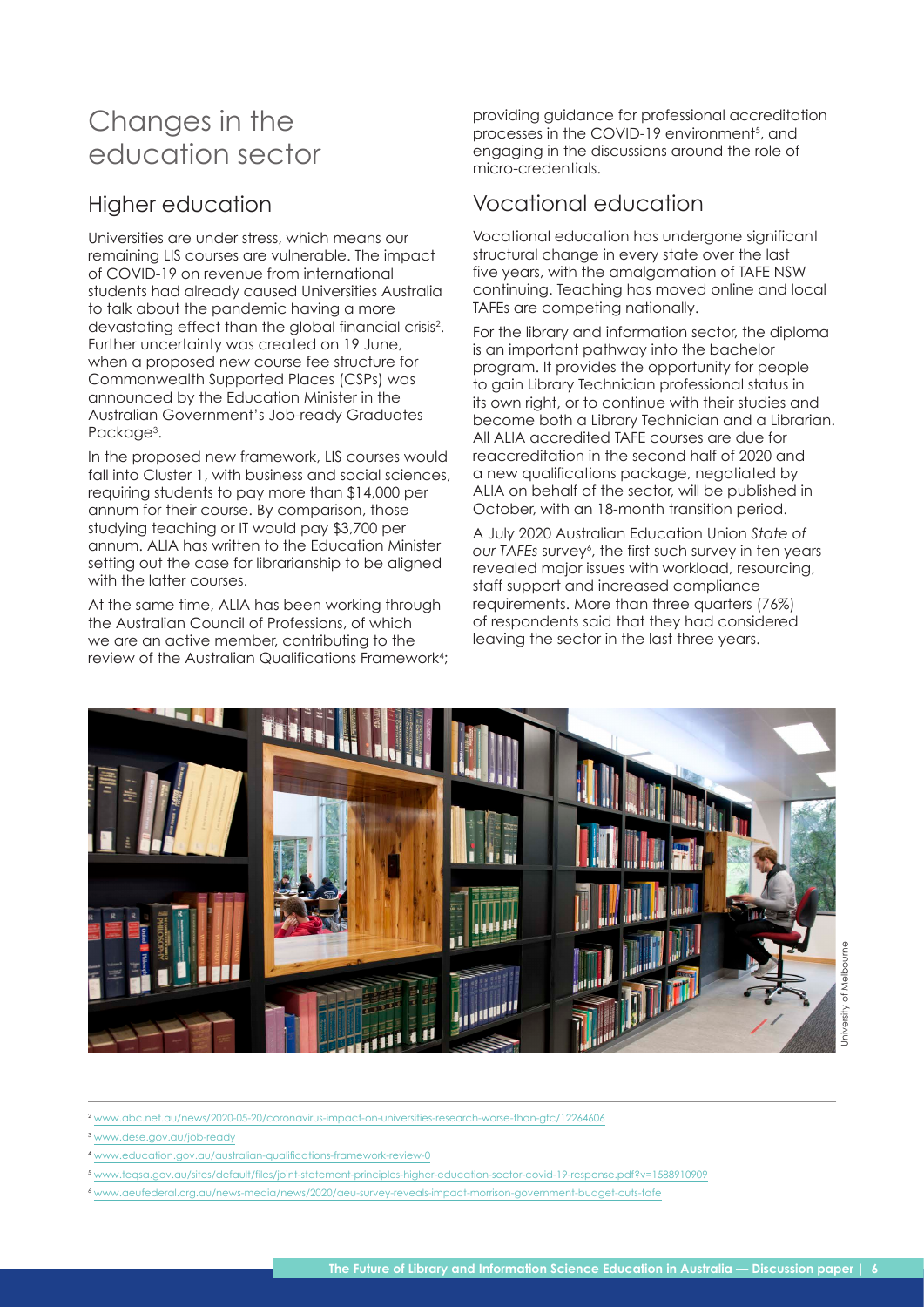#### Based on your own experience, how well does the library and information sector currently perform against the following goals?



**Well and very well**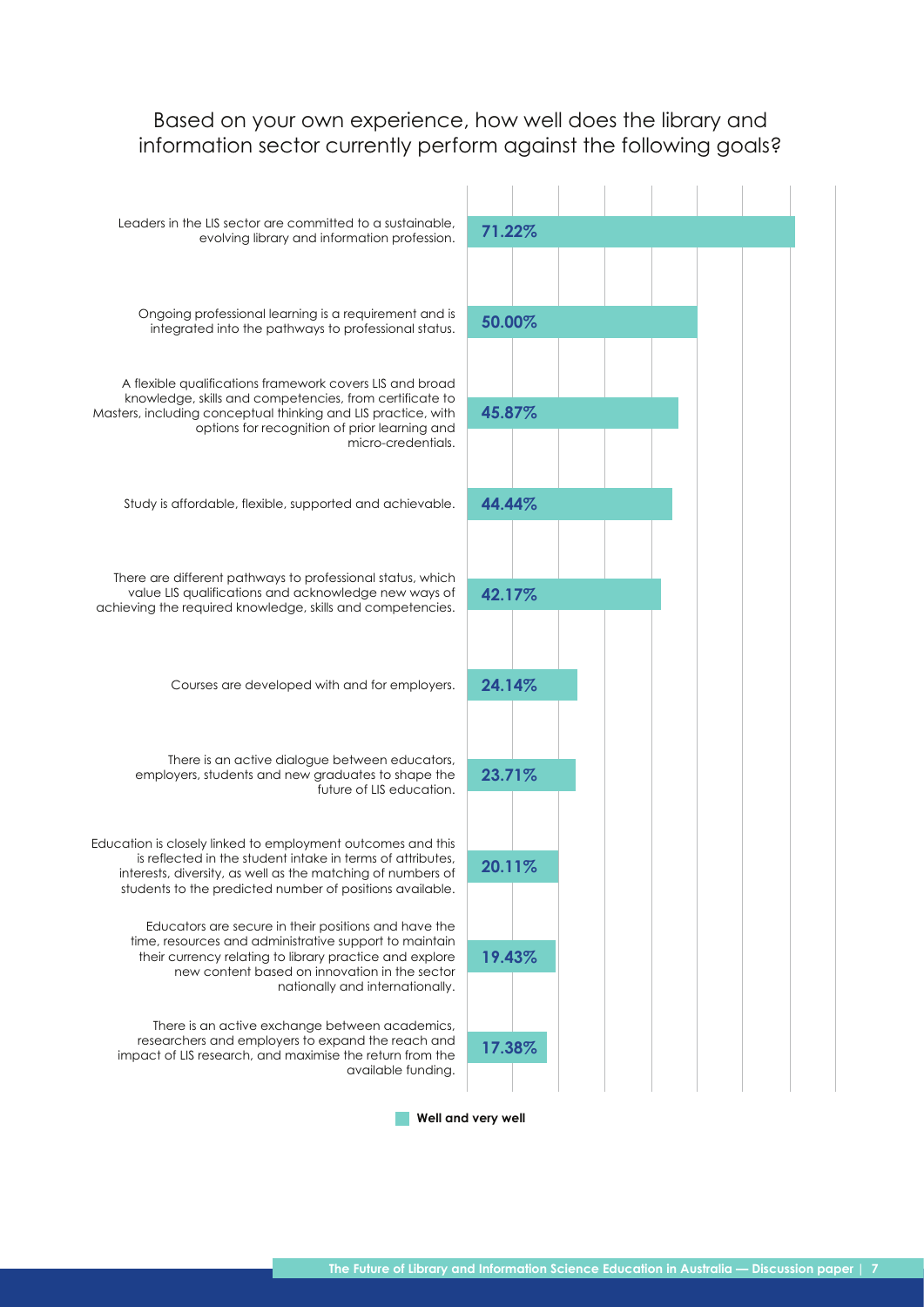# <span id="page-7-0"></span>Considerations

The library and information sector in Australia is not alone in identifying the need to take a potentially radical approach to the education of professionals. Practitioners in other fields, in Australia and overseas, are engaged in similar discussions.

## Local stakeholders

ALIA, the Australian Society of Archivists (ASA) and Records and Information Management Professionals Australasia (RIMPA) are involved in joint accreditation of several postgraduate library and information courses and course closures affect us all.

As active members of the Australian Council of Professions, ALIA hears from peak bodies in other industries about the issues affecting health, engineering, accounting, computing and other professions.

## International stakeholders

In any discussions about the future of LIS education, we need to consider how the library and information profession in Australia is connected globally and how other countries are tackling shared issues. For example, the UK Chartered Institute of Library and Information Professionals (CILIP) is having discussions about 'an open, inclusive and progressive definition of libraries, information and knowledge as a 'profession'7 . The context to the 2019 discussion paper reflects similar issues around a model of formal qualifications, and seeks to define a profession, a professional and professionalism.

ALIA currently has reciprocal recognition agreements with four organisations.

- Chartered Institute of Library and Information Professionals (CILIP) (UK)
- Cumann Leabharlann na hÉireann, The Library Association of Ireland (LAI)
- American Library Association (ALA)
- Library and Information Association of New Zealand Aotearoa (LIANZA)

Any changes to LIS education would impact on these agreements and they would need to be reviewed and renegotiated.

ALIA also has a process of overseas qualification recognition if the professional qualification is not recognised by CILIP, LAI or ALA and the applicant is not a current RLIANZA member8 .

## The need for LIS education

Before discussing the future of LIS education, we asked focus group participants whether LIS as a profession was necessary and sustainable.

Our consultation highlighted concerns among library and information professionals about what they saw as a watering down of the profession. People without LIS qualifications have been recruited into libraries at the entry level, for example in customer service positions in public libraries, and we have seen newcomers with qualifications and experience in other disciplines brought in at senior levels in organisations. There were deep concerns that these appointments were a result of cost-cutting measures, however, it was also said that they reflected the changing nature and increasing complexity of libraries.

The chart shows that at least two-thirds of people employed in the library and information sector remain LIS qualified. The government data for Teacher Librarians is folded into schools data and not readily available.

<sup>7</sup> [www.cilip.org.uk/page/professionalismdefinition](https://www.cilip.org.uk/page/professionalismdefinition) 

<sup>8</sup> [membership.alia.org.au/membership-information/eligibility#overseas](https://membership.alia.org.au/membership-information/eligibility#overseas)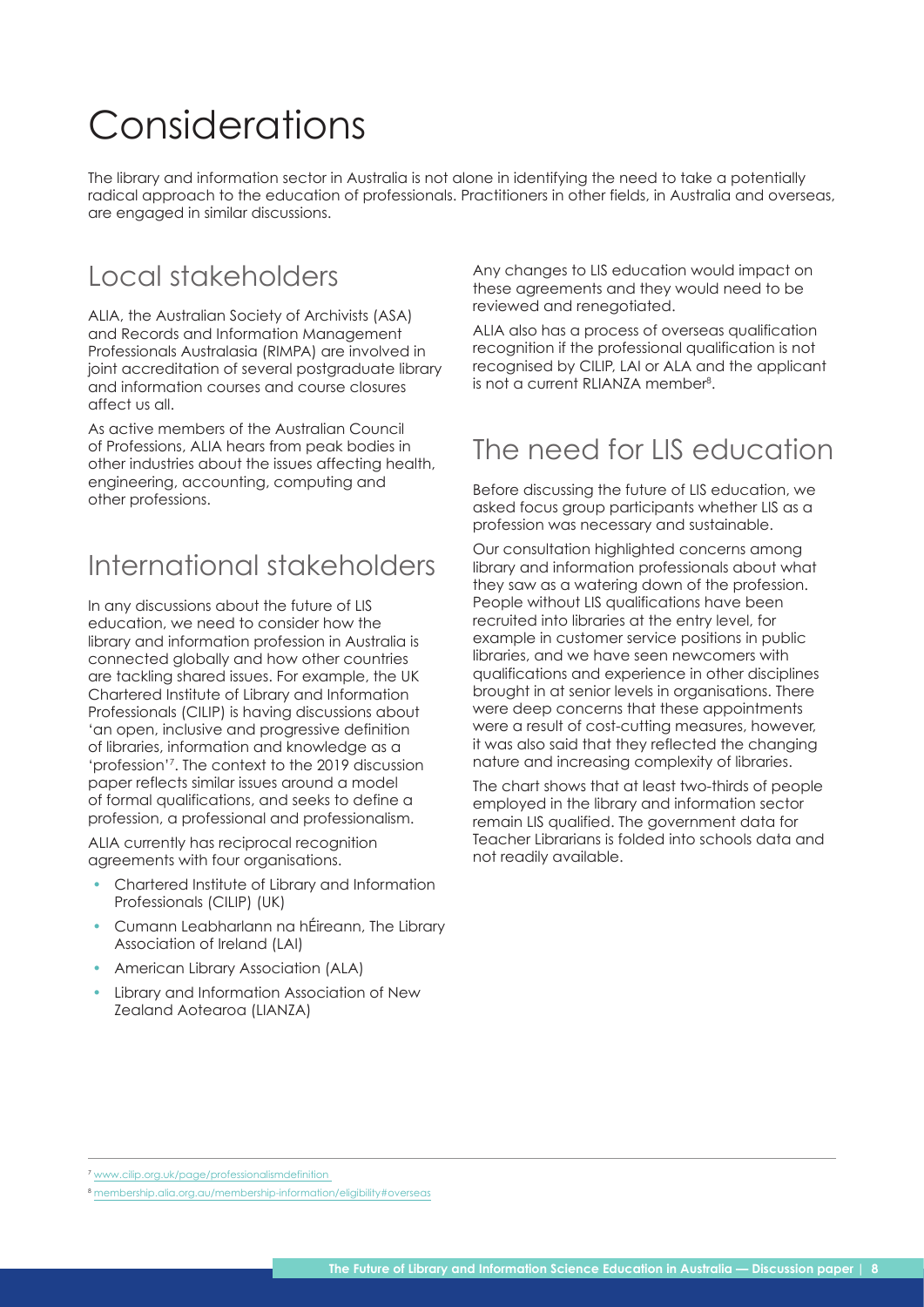

#### Employment figures for assistants, Library Technicians and Librarians, qualified in another discipline (estimate)

Source: Department of Employment, Skills, Small and Family Business, 2019

It is true that non-LIS qualified newcomers have replaced qualified professionals in some roles, but Librarians and Library Technicians remain essential and comprise the majority of the workforce. Libraries need to be run by people with a particular body of knowledge. This body of knowledge is expressed in ALIA's statement of the core knowledge, skills and attributes of library and information professionals<sup>9</sup>, which forms the basis for university and TAFE accredited LIS courses.

Librarianship in Australia is part of the global infrastructure of library and information work, through international standards, for example resource description; cooperative arrangements such as interlibrary lending and digital access to collections, and formal agreements, for example ALIA's reciprocal arrangements for recognition of qualifications and Memoranda of Understanding, such as ALIA Health Libraries Australia with the Medical Library Association of the US.

<sup>9</sup> [www.alia.org.au/about-alia/policies-standards-and-guidelines/library-and-information-sector-core-knowledge-skills-and-attributes](http://www.alia.org.au/about-alia/policies-standards-and-guidelines/library-and-information-sector-core-knowledge-skills-and-attributes)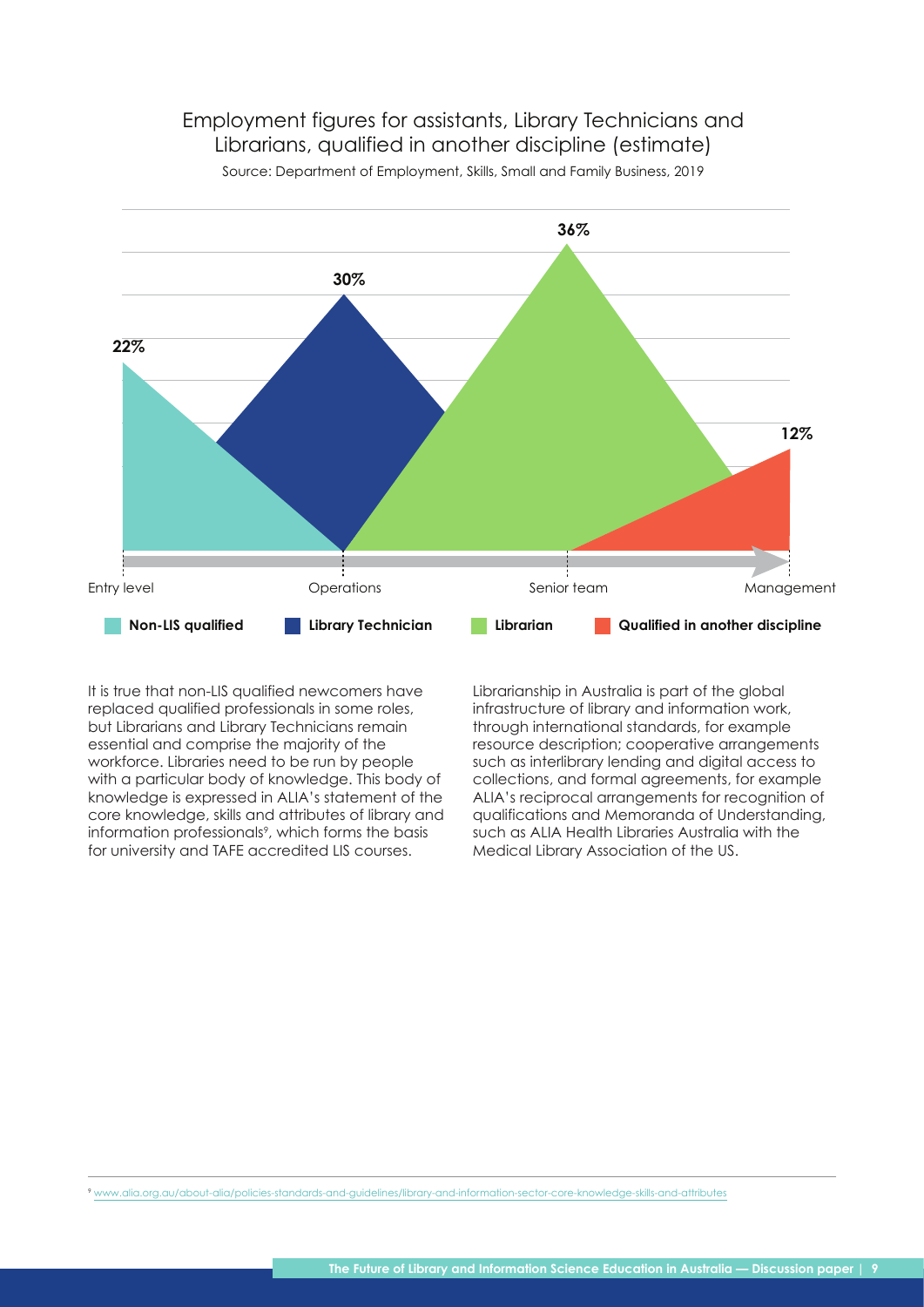## <span id="page-9-0"></span>The library and information professional of the future

Having had confirmation that the profession is necessary and sustainable, we then asked how we would define a library and information professional in the future.

### Current definition

According to the By-laws of the ALIA Constitution<sup>10</sup>, to hold professional personal membership of ALIA, you must have completed the following:

- **Library Technician:** Library Technician. Members in this category must hold an ALIA accredited library technician qualification.
- **Librarian:** Associate. Members in this category must hold an ALIA accredited library and information science qualification at undergraduate or postgraduate levels.
- **Teacher Librarian:** Associate. Members in this category must hold an ALIA accredited library and information science qualification at undergraduate or postgraduate levels.

Librarians have a strong focus on assisting people and organisations, and possess unique skills to manage and retrieve information. Librarians develop and implement policies and deliver programs and services to meet the needs of library clients. This can include collection development, the organisation of resources, the provision of assistance to users in the retrieval of information and library resources, and the delivery of programs and services.

Library Technicians have a strong focus and a vital role in customer service. They operate and maintain systems that support the acquisition, accession and organisation and care of library materials. They are often the front facing customer service staff in a library service.

Teacher Librarians play a special role in their school communities. They are uniquely qualified within the broad fields of education and librarianship, with curriculum knowledge and pedagogy combined with library and information management knowledge and skills. Teacher Librarians have a key role to play in the planning, implementing and evaluating of educational policies, curricula, outcomes and programs,

with particular reference to the development of students' literacies including digital literacy.

In addition, ALIA has introduced Allied Field Professional membership to recognise allied professionals who work within the GLAM (galleries, libraries, archives and museums) sector, and to encourage them to learn about and engage with the LIS profession, join ALIA and undertake professional development in LIS especially within the formal recognition provided by the ALIA PD Scheme.

People raised the issue of positions being downgraded from Teacher Librarian to Librarian to Library Technician in schools; from Librarian to Library Technician in other libraries, for the purposes of cost-cutting. In some schools, where staff numbers had shrunk, Library Technicians were tasked with running the library single-handed. This was also the case in some special libraries. While some Library Technicians saw this as recognition of their skills and experience, others felt it bordered on exploitation. There was also some confusion about ALIA recognition of the bachelor, graduate diploma and masters courses, as all give Associate membership of ALIA yet cover different Australian Qualifications Framework (AQF)11 levels, spanning levels 7 to 9.

### Future definition

During our discussions, there were different perspectives on the division between Librarians and Library Technicians. Some felt this was a necessary distinction; that Librarians should be conceptual thinkers and Library Technicians should have the technical expertise, for example with resource description and technology devices. Others felt that the lines had now blurred to such an extent that everyone working in libraries needed to have a similar range of knowledge and skills, albeit with areas of specialisation.

The importance of Teacher Librarians in schools was endorsed but the challenges of maintaining this role were also acknowledged. Outside the private and independent sectors, Teacher Librarians were in danger of being seen as unaffordable, despite the value they brought to students and other teachers. There was also a realisation that, with only one university providing this qualification, it would be increasingly difficult to replace retiring professionals at this level.

**Q1**

What should be the future structure of the Australian library and information profession with consideration to teacher librarians, librarians, library technicians and allied professionals?

<sup>10</sup> [www.alia.org.au/node/426/laws](http://www.alia.org.au/node/426/laws)

<sup>11</sup> [www.aqf.edu.au/aqf-levels](http://www.aqf.edu.au/aqf-levels)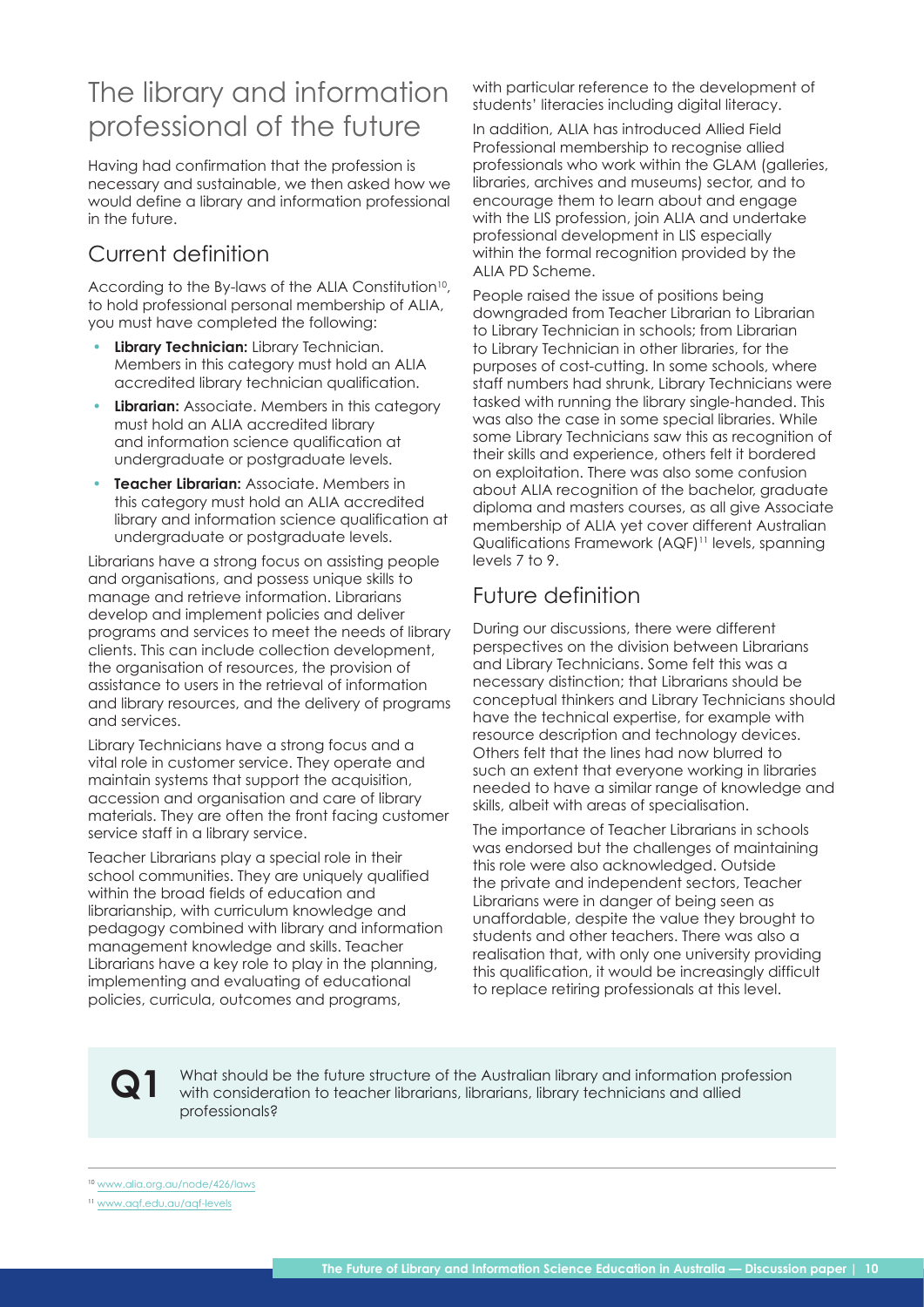### <span id="page-10-0"></span>The scope of the LIS profession

Feedback shows that while the core business of operating libraries and information services is clearly the remit of library and information professionals, there is overlap with other areas of expertise.



One of the reasons why recruiters look outside the profession for people with qualifications in other disciplines is that some roles have a high degree of overlap with another area, for example IT or business management. While some library and information professionals have gained skills and experience in other fields through their work, and LIS courses include options for specialisations, there was debate among workshop participants

about how far the profession should go to embed allied knowledge and skills within the core of librarianship.

Discussions also took in the opportunities for information professionals outside libraries. There was some debate about defining LIS skills beyond the confines of a library space and the value of transferable skills.

What should be included in future iterations of the LIS core knowledge, skills and attributes?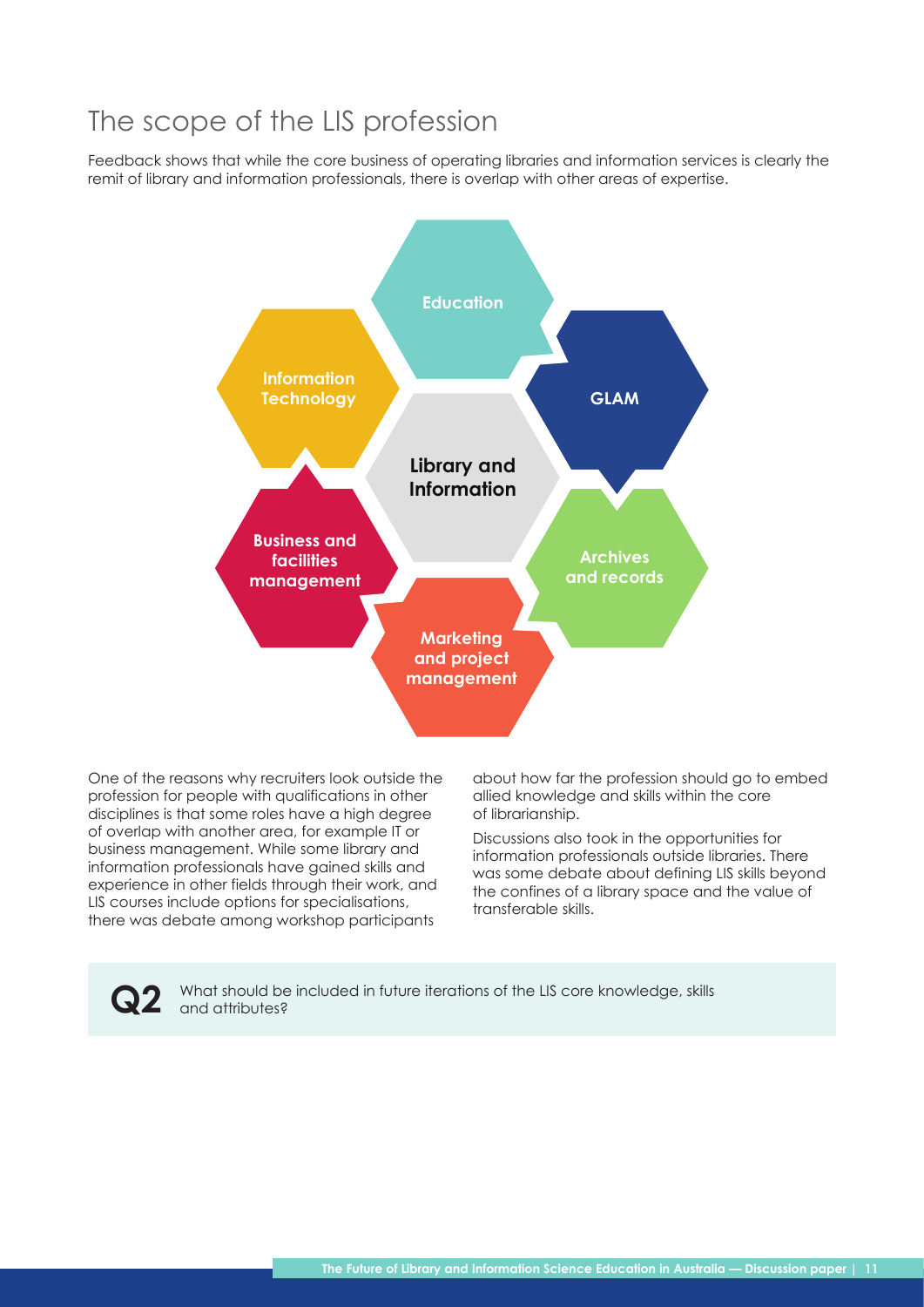## <span id="page-11-0"></span>Workforce diversity

The cost of LIS qualifications was said to be a significant disincentive and a barrier to greater diversity in the workplace. In order for the library and information workforce to be more diverse and inclusive, LIS education needs to be more readily affordable, accessible and flexible. While welcome and commendable, this objective has moved further out of reach with COVID-19 and its predicted effect on university and TAFE budgets.

If the proposed changes to Commonwealth Supported Places and the university fee structure are passed by the Australian Parliament, LIS will be seriously disadvantaged, with a three-year undergraduate course costing in excess of \$40,000.

The cost of acquiring LIS qualifications was not felt to be balanced by the pay rates offered to new graduates and to more established staff. Most people said that their reason for being a library and information professional was based on their commitment to the values of the sector rather than to any expectation of high earnings.

## Qualifications framework

There was support throughout the consultation for a qualifications framework which allowed flexibility and for people to take different pathways. Traineeships, apprenticeships, micro-credentials, PD boosts for mid-career professionals – these were all ideas that emerged through discussions.

There was support for informal education targeting those without LIS qualifications working in the sector. For example, ALIA offers the Public Library Proficiencies program to give entry level assistants in public libraries a basic understanding of their work environment and the Library Orientation Program for senior managers who find libraries within their portfolio.

Employers' own programs were felt to be of high value, providing quality training closely centred to workplace needs. While these could be used by ALIA Members to acquire PD points, there was no formal qualification or recognition of prior learning attached to these.

What shape could a future qualifications framework take, to encompass a variety of formal and informal professional learning? **Q3**

## Education infrastructure

Underpinning the discussions with educators and employers were concerns about the sustainability of current university and TAFE LIS courses. As highlighted in the *Issues Paper* and earlier in this report (page 5), there have been steady closures of undergraduate and masters courses as universities have decided to focus on higher volume disciplines with a greater rate of

financial return to the institution and a greater impact in terms of internationally-recognised research outputs.

ALIA's priority has been, and continues to be, supporting our accredited courses. However, it would be negligent for the sector not to consider a 'Plan B' in the event of the university system failing us. It is somewhat ironic that Australia has one of the world's largest and most successful LIS schools in Charles Sturt University, yet our other institutions are struggling for survival.

**Q4**

How can the sector support our LIS educators and what measures should we put in place to ensure the future sustainability of the LIS profession?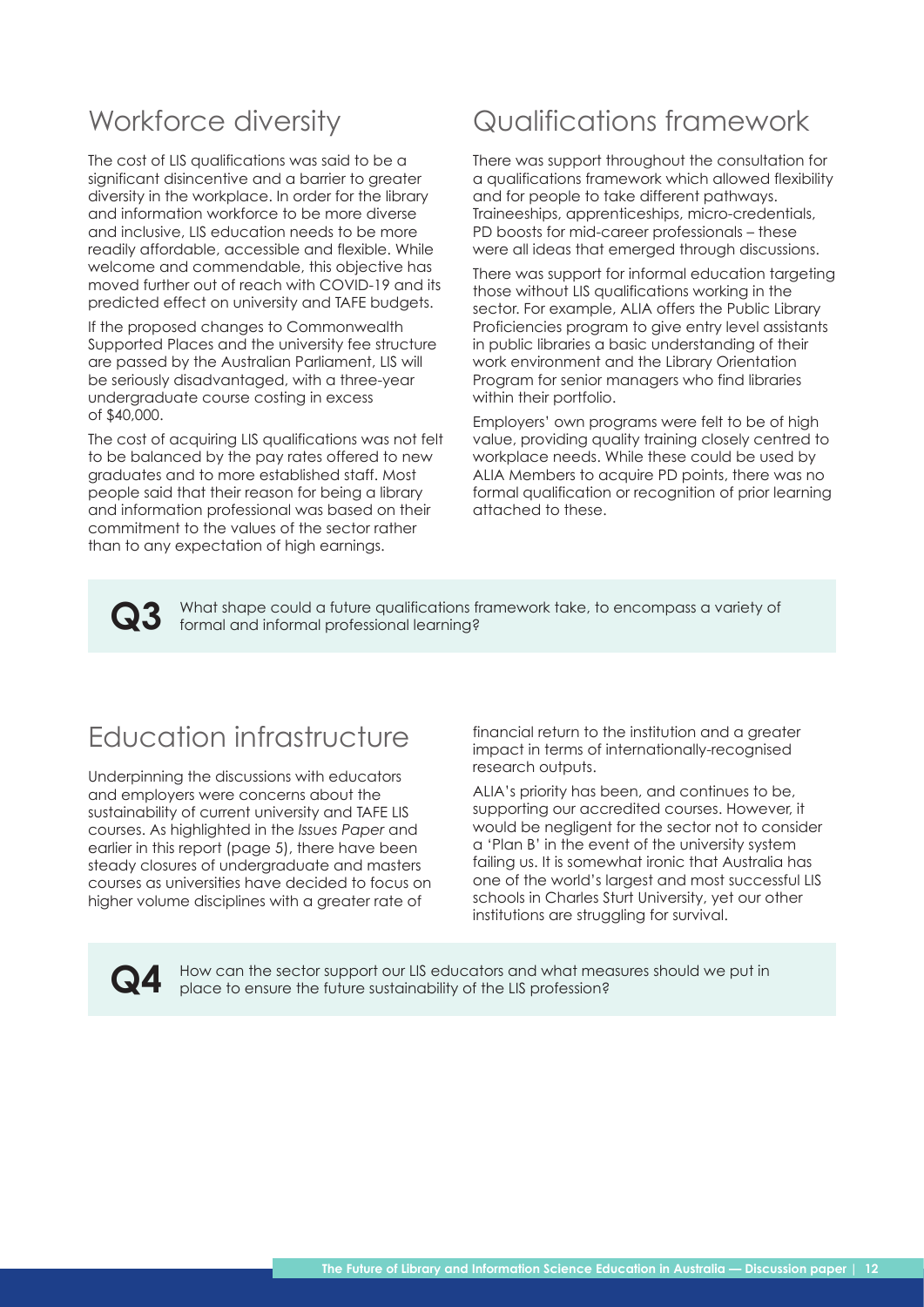# <span id="page-12-0"></span>Conclusion

In summary, curtailed as it was by the advent of COVID-19, the ALIA consultation on the future of LIS education achieved the engagement of nearly 500 people across the sector – Members, non-Members, LIS professionals, people from other disciplines, academics, leaders, staff and other stakeholders.

Feedback confirmed the issues described in *The Future of LIS Education* paper and the 10-point vision, leading to the objective of 'a secure future for current and next generation LIS professionals, supported by an employer-driven LIS learning framework, including meaningful and affordable qualifications and on-going learning, delivered through a robust education infrastructure'.

The process has identified four key questions for the ALIA LIS Education Summit, now scheduled for February 2021 and it provides the basis for us to prepare scenarios which the participants at this event will be able to explore.

It is our intention to produce a draft LIS education strategy and plan in the first half of 2021, for implementation from mid-2021.

# Further reading

This paper should be read in the context of other reports produced by ALIA, including:

- The Future of LIS Education Issues Paper<sup>12</sup>
- The annual *LIS Education, Skills and Employment Trend Report*<sup>13</sup>
- The *Workforce Diversity Trend Report 2019*<sup>14</sup>
- The *LIS Pay and Employment Snapshot 2020* will be available on the ALIA website mid August.

Please contact [education@alia.org.au](mailto:education%40alia.org.au?subject=) with any feedback or comments by 31 October 2020.

<sup>12</sup> [read.alia.org.au/future-lis-education](http://read.alia.org.au/future-lis-education)

<sup>13</sup> [www.alia.org.au/employment-and-careers/alia-lis-education-skills-and-employment-trend-report](http://www.alia.org.au/employment-and-careers/alia-lis-education-skills-and-employment-trend-report)

<sup>14</sup> [read.alia.org.au/workforce-diversity-trend-report-2019](http://read.alia.org.au/workforce-diversity-trend-report-2019)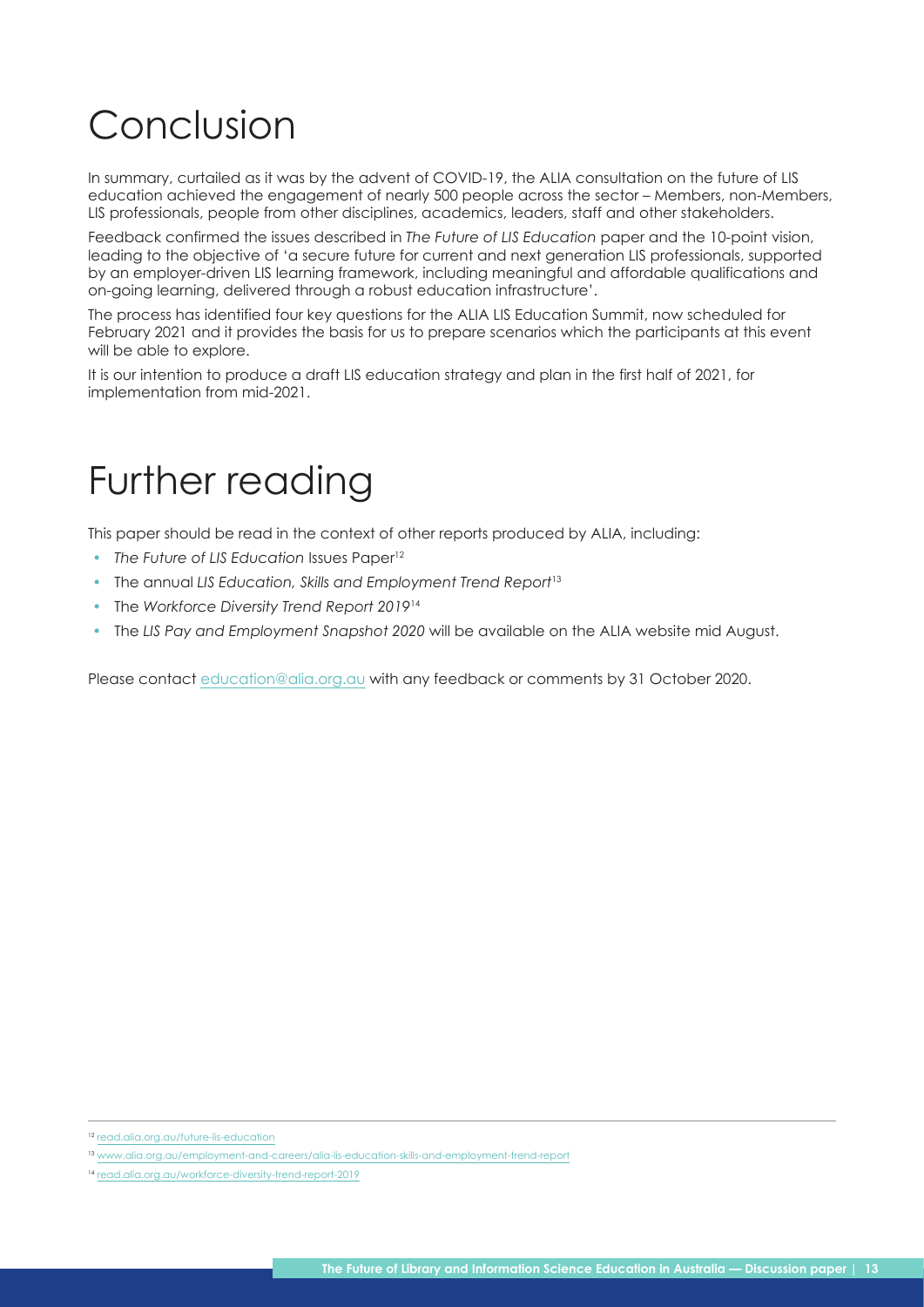# <span id="page-13-0"></span>Appendix 1 Survey result themes emerging from the comments

### LIS courses

There was felt to be a disconnect between courses/educators and employment/employers. One respondent wrote *'There needs to be a closer link between LIS education and employment, both that employers need to provide opportunities to new graduates and that the education needs to more closely mirror the kind of work that will be done'. Another person commented 'I'm currently a student working towards a library studies undergrad. I feel the realities of what I see in the library are very different from the concepts I've studied in 80% of the degree I've done'*.

Courses are expensive and the profession is not known for high wages. *'Cost of study is prohibitive for people without the privilege of being able to incur debt / pay out thousands of dollars. It contributes to the non-diversity of the profession'*. Another comment was that *'…the renumeration for having a masters qualification is not enough. I am earning less now as a librarian with a masters than in a former profession with a grad dip'*.

Courses should offer and support the many different areas of librarianship and library sectors, so offer more options and more choice for students. This could be in IT, data science and research techniques. Others commented that they wanted more courses, offered all around Australia, and both online and face to face.

### An overhaul of LIS education

Survey respondents indicated the need for this body of work. They wrote about a need for a framework or standards for LIS education reformation, although they acknowledged that this will be complicated: *'There is absolutely no reason why the professional leadership both within LIS education and outside of it (but within LIS sector) cannot grasp this challenge and forge ahead with new verve and corrected vision'*.

Other people suggested alternative options and pathways such as apprenticeships or trainee positions. They wrote of the need for greater flexibility in course offerings, with comments such as: *'I like the idea of micro credentials. I am interested in our educational institutions taking a greater role in providing ongoing training for people already in the sector - for instance to specialise'*. Innovative and wide-ranging options were suggested: *'It will be interesting to question whether there are other ways to look at education structure and pathways for the profession. Even to consider some radical but transformative approaches, with a longer term aim of how the LIS sector will evolve in anticipation of or response to the evolving broader education and employment (opportunities) environment'*.

### Ongoing professional development

There was a theme about the need for ongoing dialogue and commitment to continuing professional development, at all career stages, from early to mid-career to senior leaders and managers. Other comments indicated that professional development should be valued, employer supported, and compulsory: *'As well as having new ALIA members join the professional development program in 2020 implement this for current members too, making it a requirement of retaining "Associate" membership annually for example'*.

#### Advocacy and communication

The role of libraries and librarians was felt to be misunderstood and this limited people joining the profession. *'I think that there is a lack of knowledge and awareness about special libraries such as law, and health, and how a student or new graduate could go about pursuing a career in these libraries'*.

Qualifications should be valued. Participants said they were often undervalued and misconceived and needed promotion, in line with the general theme that the role of libraries and librarians was often not clearly defined.